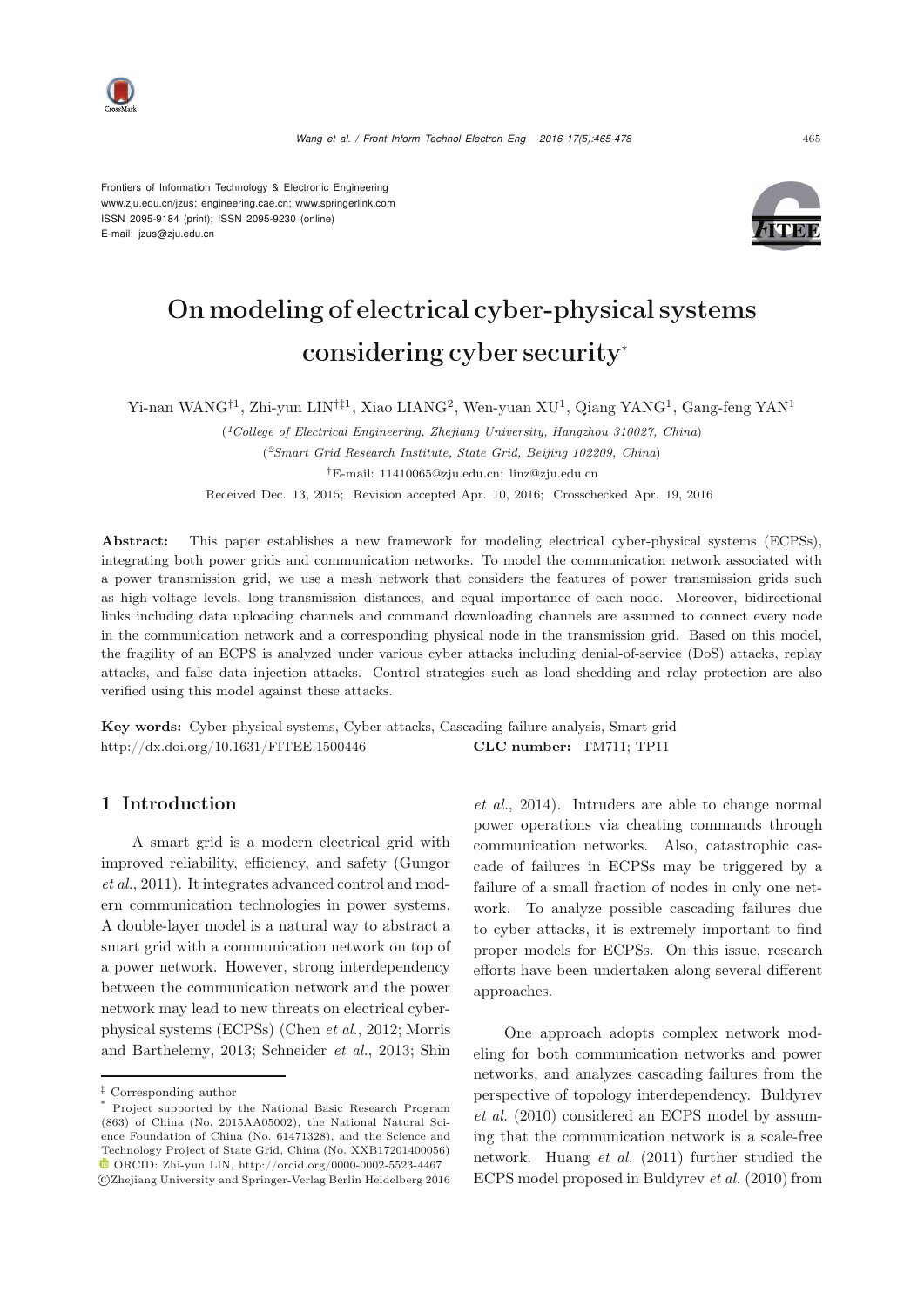the robustness viewpoint. In [Buldyrev](#page-13-7) *et al.* [\(2011\)](#page-13-7), identical degrees of mutually dependent nodes were used to model [the](#page-13-8) [communication](#page-13-8) [network.](#page-13-8) Parandehgheibi *et al.* [\(2014\)](#page-13-8) used a DC power model to describe power grids, while communication networks were just abstracted as a complete graph. [Yang](#page-13-9) *et al.* [\(2011](#page-13-9)) pointed out that for communication infrastructures in power distribution networks, telecommunication networks have two representative topologies. Although communication networks in different topologies can influence the robustness of ECPSs differently, there is no unified framework to reflect topological characteristics of both power grids and communication networks. Therefore, it is necessary to find a reasonable model for the communication networks in ECPSs by considering the characteristics of power grids.

Another approach analyzes cascading failures on interdependent relationships of ECPSs caused by coupling communication networks. [Shao](#page-13-10) *et al.* [\(2011](#page-13-10)) described the relationships with multiple supportdependence relations. Hu *[et al.](#page-13-11)* [\(2011](#page-13-11)) took into account the one-way links between the two networks. [Parshani](#page-13-12) *et al.* [\(2010](#page-13-12)) modified the relations by reducing the coupling strength of two networks. The disadvantage is that they neglected the characteristics that different types of transmitted information may [influence](#page-13-8) [ECPSs](#page-13-8) [differently.](#page-13-8) Parandehgheibi *et al.* [\(2014\)](#page-13-8) dealt with the relationship between communication networks and power grids with the assumption that communication nodes consume power from the power grids for their operations. However, in transmission grids, the power that the communication nodes need is received from uninterrupted power supply (UPS), which is divided from the power grid and has a higher security level. So, it is important to establish a unified framework to clearly describe the interdependent relationship between power grids and communication networks.

The third approach shifts the study of interdependent relationships into studying control strategies to ensure stability and cyber security to stabilize. Wei *[et al.](#page-13-13)* [\(2014](#page-13-13)) considered ECPSs as multi-agent dynamic systems, and proposed a flocking-based paradigm for security control. The authors considered physical characteristics of generators by using a distributed coordinated control strategy. However, few nodes were contained, which does not fit

for a[nalyzing](#page-13-1) [large-scale](#page-13-1) [transmission](#page-13-1) [grids.](#page-13-1) Chen *et al.* [\(2012\)](#page-13-1) modeled a framework by fully considering the characteristics of ECPSs, and introduced a two-player zero-sum game between the adversary and the defender to evaluate the performance of defense mechanisms with different network configurations. The issue is that such a method cannot reflect the difference in attack types and attack points. Teixeira *et al.* (2015a; 2015b) systematically summarized various cyber attack scenarios, and described in detail attack policies, attack performance, and required model knowledge, disclosure, and disruption. However, these studies do not associate secure control with large-scale communication networks, and the dependency of ECPSs is unclear. As we have discussed previously, control strategies and the framework of ECPSs should be combined together to qualitatively analyze cascading failures and cyber security.

The key technical contributions made in this study can be summarized as follows. First, we establish a new framework for ECPSs with a power grid coupled with a communication network. Based on the characteristics of high-voltage levels, longtransmission distances, and the importance of each node in transmission grids, the communication network is modeled as a meshed topology with each node associated with a physical node in transmission grids. Second, we qualitatively apply the load shedding and relay protection control schemes [\(Wang](#page-13-14), [2012](#page-13-14)) in our framework and the control decisions are made automatically by control centers according to real-time information. Third, we provide rigorous analysis for the propagation of cascading failures in ECPSs combined with modern control in entirety. To the best of our knowledge, this work is the first attempt to incorporate several cyber attack scenarios into relevant conventional relay protection policies for cascading failure analysis. Through numerical simulations the effectiveness of relay protection control and the fragility of ECPSs under cyber attacks are demonstrated.

Compared with existing solutions, our proposed framework has two advantages. First, this framework has portability. It can be used in any power system. Given a power grid, we can design communication networks and relationships between two networks to analytically and numerically analyze the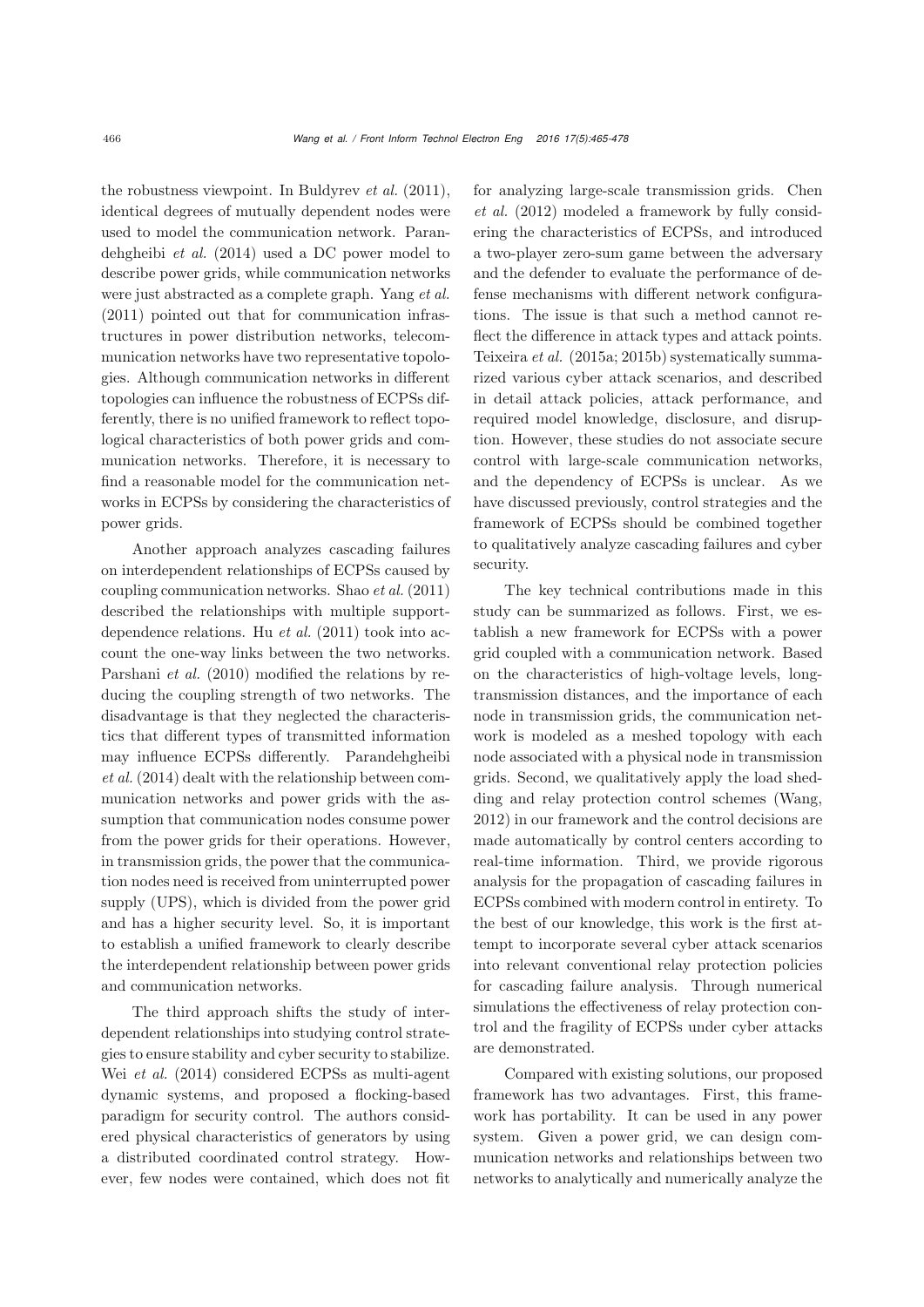mechanism of cascading failures. In contrast, others abstract a real communication network for specific analysis or count the total number of nodes in a power grid and generate a large-scale communication network with power law distributions. The former is of heavy work because we need to acquire the topology of a communication network and repeat the work when the situation is changed. The latter is too general to capture the characteristics mentioned above. In our framework, the related communication network can be generated automatically and reflects the special characteristics comprehensively. Second, we describe the relationship between power systems and communication networks by distinguishing different types of information transmission and visualizing it into four types of information channels, which contributes to the exploration for the mechanisms of avoiding cascading failures in ECPSs.

# 2 Framework of ECPSs

According to Yang *[et al.](#page-13-9)* [\(2011](#page-13-9)) and [Wang](#page-13-14) [\(2012](#page-13-14)), power transmission grids have two characteristics. One is that the voltage level is high and the transmission distances are long. The other is that every component in the transmission grid plays a key role so that each power node is equipped with a router and each line is equipped with a breaker. These routers receive information from the power nodes and relay it to the control center through gateways. The control center makes wide-area control decisions and sends them back to the routers located at power nodes. Then the decisions are executed by the prime motors, load tripping devices, or the breakers. There are several communication devices such as supervisory control and data acquisition (SCADA) and phasor measurement unit (PMU) systems that transmit information to the regional control center that is responsible for making control decisions.

To capture the characteristics of power transmission grids above, we establish a new framework for ECPSs and design the relationships between power grids and communication networks. Our proposed framework for ECPSs has a communication network in meshed topology atop a power grid. Each communication node is associated with a power node in the transmission grid. There is also an extra control center node which is connected to all the communication nodes in an area.

Previous [studies](#page-13-8) [\(Shao](#page-13-8) *[et al.](#page-13-10)*, [2011](#page-13-10); Parandehgheibi *et al.*, [2014](#page-13-8)) tried to describe the relationships in graph theories by multiple supportdependence relations or considering power supply and consumption relations. However, they neglected the characteristics that various types of transmitted information influence ECPSs differently. In our framework for ECPSs, we distinguish various types of information transmission to describe the relationships of ECPSs so that the interdependency of ECPSs in our design is visible and specific. The idea of modeling a p[ower](#page-13-8) [grid](#page-13-8) [by](#page-13-8) [the](#page-13-8) [graph](#page-13-8) [theory](#page-13-8) [\(](#page-13-8)Parandehgheibi *et al.*, [2014\)](#page-13-8) is adopted in Section 2.1. The new framework for ECPSs and a generation method for the relevant communication network based on a given power grid are introduced in Section 2.2.

#### 2.1 Modeling a power grid

According to [Parandehgheibi](#page-13-8) *et al.* [\(2014](#page-13-8)), a power grid can be modeled as a graph  $G_{\rm P}$  =  $(V_P, E_P)$ , where  $V_P$  and  $E_P$  are the sets of power nodes and lines, respectively. Three classic types of power nodes are considered: generator nodes  $(V_P^G)$ , load nodes  $(V_P^{\rm L})$ , and substation nodes  $(V_P^{\rm S})$ . Generators generate power and transmit it to the load nodes that consume power through the power lines, while the substation nodes that neither generate nor consume power act as the role of regulating voltages. The flows in power lines are driven by Kirchhoff's laws. The DC power flow model [\(Stott](#page-13-15) *et al.*, [2009](#page-13-15)) is used to analyze the behaviors of a power grid.

Let  $p$  be a |V<sub>P</sub>|-dimensional vector  $('|\cdot|'$  represents the cardinality of the set) so that  $p_k$  denotes the power injection at a power node  $k \in V_P$ . Let  $A \in \mathbb{R}^{|V_{\text{P}}| \times |E_{\text{P}}|}$  be the incidence matrix where  $A(i, j) = 1$  if link j starts from node i,  $A(i, j) = -1$ if link j ends in node i, and  $A(i, j) = 0$  if link j does not go through node i. Matrix *A* reflects the topology of the power grid, and switching on or off a line can change the entry or dimension of *A*. Let  $X \in \mathbb{R}^{|E_{\text{P}}| \times |E_{\text{P}}|}$  be the reactance diagonal matrix associated to the power grid, where  $X(i, i)$  denotes the reactance of the ith power line. Moreover, let  $f \in \mathbb{R}^{|E_{\text{P}}|}$  be the vector of power flows in transmission lines and  $\boldsymbol{\theta} \in \mathbb{R}^{|V_{\text{P}}|}$  the phases at all power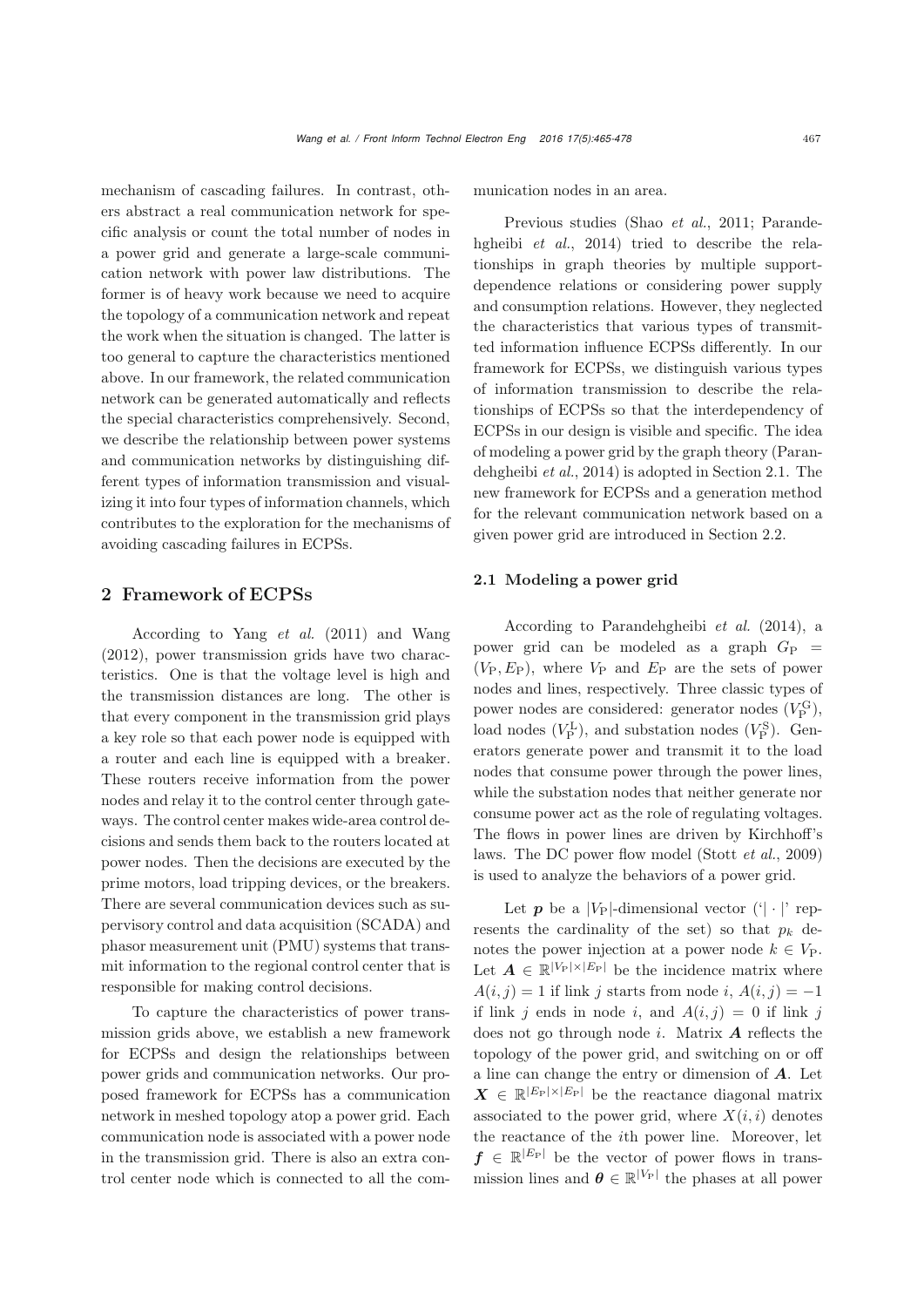nodes. Then a DC power flow can be modeled as

$$
Af = p,\tag{1}
$$

$$
A^{\mathrm{T}}\theta = Xf. \tag{2}
$$

Eq. [\(1\)](#page-3-0) is used to calculate the power in each node, while Eq. [\(2\)](#page-3-1) is used to model the power flow in every line. If the power injection has changed, the power flow in every line will be redistributed, and vice versa.

#### 2.2 Design of a framework for ECPSs

In the graph theory, a communication network can be described as a graph  $G_C = (V_C, E_C)$ , where  $V_{\rm C}$  and  $E_{\rm C}$  are the sets of communication nodes and lines, respectively. Three traditional types of communication nodes [\(Wang](#page-13-14), [2012](#page-13-14)) are included: (1) sensors on breakers (breakers that are responsible for local overload protection, which can switch off the fault line immediately), (2) control center that is responsible for making control decision, and (3) routers that are responsible for transmission information (uploading messages from power grids and downloading messages from communication networks). Modern control strategies such as automatic generation control (AGC), automatic voltage control (AVC), and automatic stability control (ASC) are decided by the control center which gathers information through routers and pushes commands to sensors and actuators on breakers. Communication devices such as SCADA and PMU also use routers to transmit information.

Based on the proposed framework, we can describe the relationship between power grids and communication networks. First, we distinguish the different channels based on the types of transmitted information. According to our design on communication networks, sensors on beakers, routers, and control centers have their own channels to transmit messages or commands. Second, in our design, the interdependency of two networks is concrete; i.e., a node in power grids can function even if it is not connected to any node in communication networks (called an 'isolated physical node'). The isolated physical node is out of control and could be caused by the redistribution of the power grid, if the control center changes the control strategy but the information cannot be transmitted to the node. However, a node in communication networks can function only

<span id="page-3-1"></span><span id="page-3-0"></span>if the communication node belongs to a connected cyber network. The connectivity of a node in communication networks is more important than a node in power grids, and thus we focus on the faults of communication that are caused by cyber attacks on information channels instead of the support link connecting to power grids.

Given a model of power grids in Section 2.1, Fig. [1](#page-3-2) shows the design of an ECPS and its relevant interdependent relationship. There are two planes in the figure: the communication network plane and the power grid plane. We define channel 1 as the channel through which information is uploaded from power nodes to routers in the communication network and finally to the control center (e.g.,  $C-(1)$  in Fig. [1\)](#page-3-2), channel 2 as the channel through which commands are downloaded from the control center directly to power nodes (e.g., C-(2) in Fig. [1\)](#page-3-2), and channel 3 as the channel through which commands are downloaded from the control center directly to breakers in the power line (e.g.,  $C-(3)$  in Fig. [1\)](#page-3-2). There are also



<span id="page-3-2"></span>Fig. 1 Interdependent relationships in a regional electrical cyber-physical system (ECPS). Nodes A– E stand for five physical nodes in the power grid plane. They can be generators, loads, or substations. The lines among nodes A–E are transmission lines where power flows exist. The solid black rectangles on the power lines are breakers. The communication network plane contains a control center (CC) and five router nodes  $(1-5)$  which are associated with the power nodes (A–E) respectively. Dashed lines: channel 1 (e.g.,  $C-(1)$ ); dotted lines: channel 2 (e.g.,  $C-(2)$ ; bold dashed lines: channel 3 (e.g.,  $C-(3)$ ). Arrows represent the directions of information flows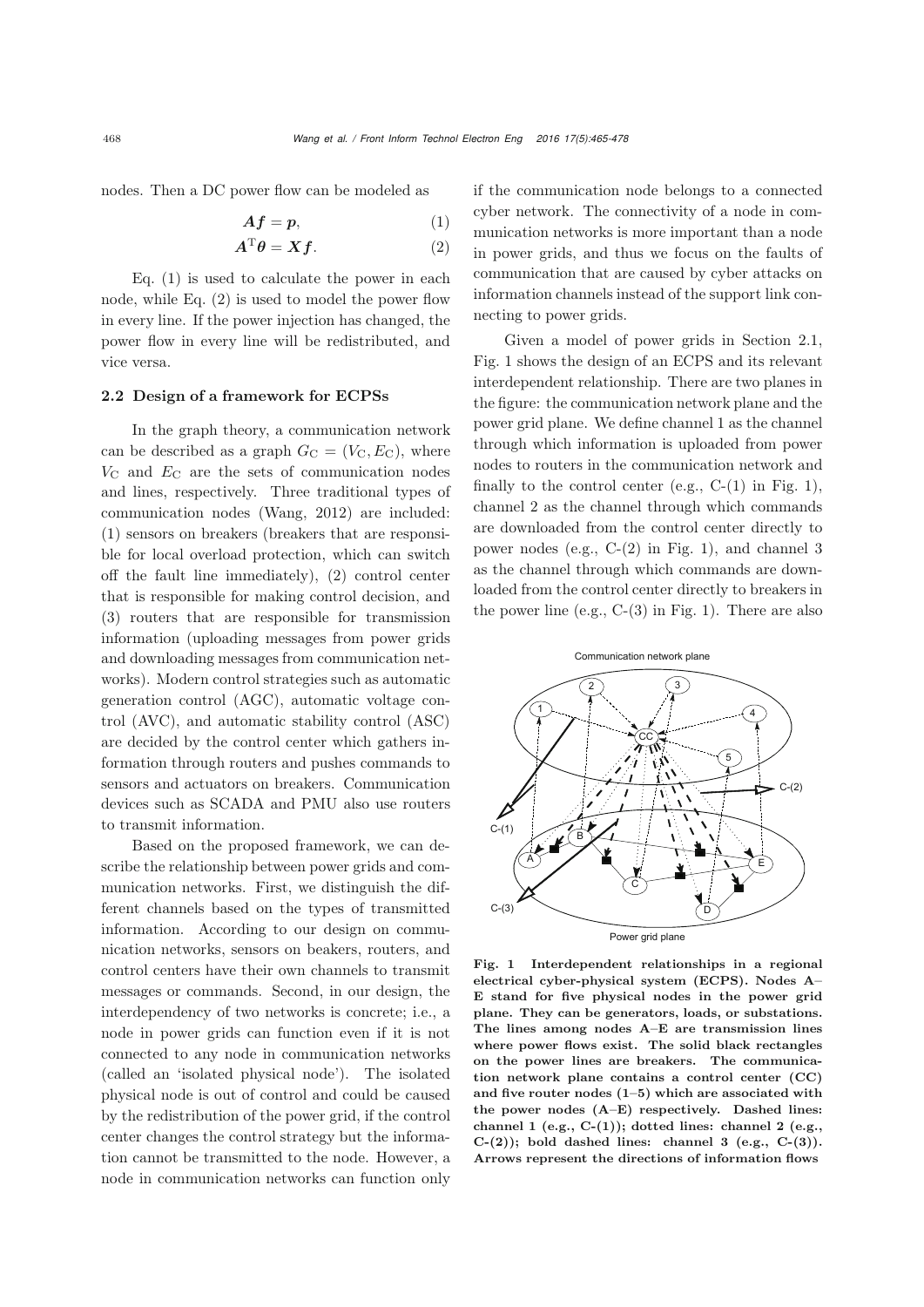local channels through which a power line controls a breaker to cut off the fault line and they are not displayed in Fig. 1.

Fig. [1](#page-3-2) describes a regional framework for ECPSs, which can be considered as a centralized control framework. Actually, the real scale of power transmission grids is large. The power transmission grids are divided into several regions owing to spatial distance, while they are still physically interconnected. We define channel 4 as the channel through which regional control centers connect with each other (e.g.,  $C-(4)$  in Fig. [2\)](#page-4-0). Fig. [2](#page-4-0) is the macroscopic model of a large-scale ECPS with  $n$  regional control centers. It is a decentralized control model.



<span id="page-4-0"></span>Fig. 2 Framework for a large-scale ECPS. Bold solid lines: channel 4 (e.g., C-(4)); CC-*i* ( $i = 1, 2, ..., n$ ): regional control center *i*

Based on our proposed framework for ECPSs, Tables [1](#page-5-0)[–3](#page-5-1) compare the new model of ECPSs with existing models. Tables [1](#page-5-0) and [2](#page-5-2) separately focus on the modeling approaches of power grids and communication networks. Our model uses a more general and typical way for node classification and obeys Kirchhoff's laws and the mechanism of information transmission. Table [3](#page-5-1) shows the differences of modeling the interdependent relationships between power grids and communication networks from three perspectives: which part of the ECPS is influenced by the relationship (actuator), the function of the actuator (function), and whether the influence has a direction (directional). Compared with other studies which model interdependency mainly on single or multiple support-dependence relations with the assumption that a node in one network can function only if at least a single support link connects it to a functional node in the other network, our model distinguishes different channels with the types of information transmissions. We can understand the complex interdependency in a real ECPS in this way.

In the next section, we will add current control schemes and attack scenarios to our proposed framework. Consequences of the system acting on information channels 1–3 through the design of interdependent relationships are also studied. Channel 4 is thought to have the highest security level and the capacity is high enough, so that the probability of faults on channel 4 is negligible. In this study, we assume that channel 4 is reliable and fault scenarios do not occur on channel 4.

# 3 Control schemes and attack scenarios

Previous study [\(Wang](#page-13-14), [2012](#page-13-14)) has proposed a load shedding control scheme added to the relay protection to mitigate failures inside the single power grid. Generally, the control scheme is executed manually after the failures. The traditional relay protection control strategy uses only neighboring information to cut off a fault line or switch it on if the fault is repaired. Since other models do not distinguish different information channels, and control schemes may change with channels, it is difficult to study the influence on the fault in information transmissions. We overcome these difficulties in our established framework by differentiating information channels.

We qualitatively extend the shedding control scheme to our designed framework for ECPSs, and the shedding control decisions are made automatically by control centers according to the real-time fault information uploaded through channel 1 in situation I. When a failure occurs in power grids, which is usually caused by the short circuit and leads to a transmission line overload (Bao *[et al.](#page-13-16)*, [2009\)](#page-13-16), the control center will make correct decisions to minimize the loss and stabilize the system as soon as possible. We have examined various types of cyber attacks [\(Teixeira](#page-13-17) *et al.*, [2015b](#page-13-17)) targeted at the information transmission mentioned in Section 2, to study the consequence of attacks and attack points. If the information transmission channels are broken or attacked by hackers, the actuator may receive fake commands and the control center may receive fault information. As a consequence, the ECPS may suffer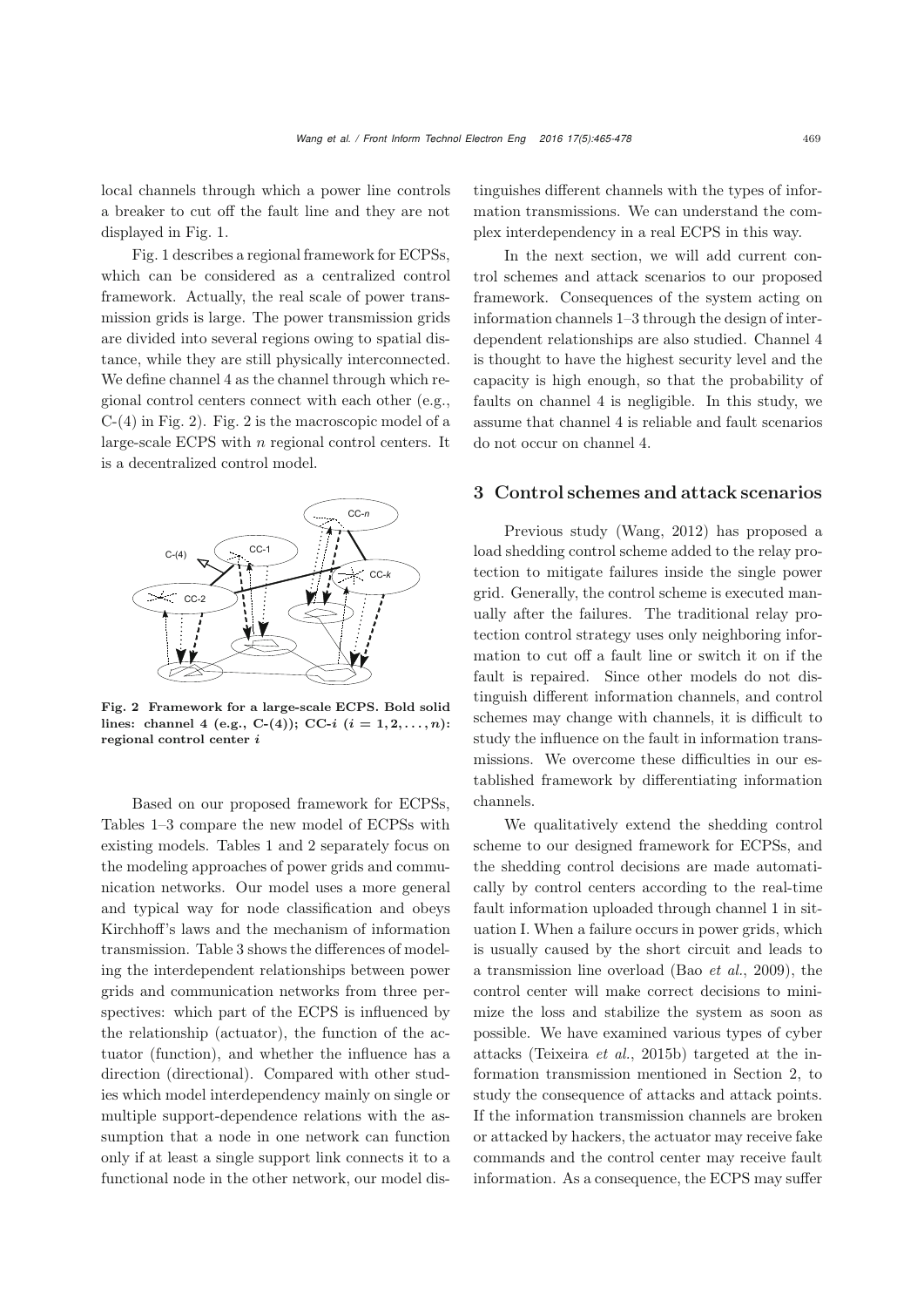| ECPS model                                                            | Generation type      | Classification of nodes            | Directional  | Mechanism           |
|-----------------------------------------------------------------------|----------------------|------------------------------------|--------------|---------------------|
| Our approach                                                          | Realistic power grid | Substation,<br>generator, and load | Yes          | Kirchhoff's law     |
| Buldyrev <i>et al.</i> $(2010)$ &<br>Schneider <i>et al.</i> $(2013)$ | Complex network      | None                               | No           | Generation function |
| Shao <i>et al.</i> $(2011)$                                           | Complex network      | None                               | No           | Generation function |
| Parandehgheibi et al. (2014)                                          | Realistic power grid | Substation,<br>generator, and load | $_{\rm Yes}$ | Kirchhoff's law     |
| Wei <i>et al.</i> $(2014)$                                            | Realistic power grid | Generator and load                 | Yes          | Kirchhoff's law     |

<span id="page-5-0"></span>Table 1 Differences of modeling approaches on power grids

<span id="page-5-2"></span>Table 2 Differences of modeling approaches on communication networks

| ECPS model                                                     | Generation type        | Classification of nodes                               | Directional   | Mechanism                   |
|----------------------------------------------------------------|------------------------|-------------------------------------------------------|---------------|-----------------------------|
| Our approach                                                   | Generate automatically | Sensors on breakers,<br>router, and<br>control center | Yes           | Information<br>transmission |
| Buldyrev <i>et al.</i> $(2010)$ &<br>Schneider et al. $(2013)$ | Complex network        | <b>Nodes</b><br>(SCADA/PMU)                           | No            | Generation<br>function      |
| Shao <i>et al.</i> $(2011)$                                    | Complex network        | <b>Nodes</b><br>(SCADA/PMU)                           | No            | Generation<br>function      |
| Parandehgheibi et al.<br>(2014)                                | Complex network        | Router and control center                             | Not connected | No                          |
| Wei <i>et al.</i> $(2014)$                                     | Complex network        | Nodes (PMU)                                           | No.           | Information<br>exchange     |

<span id="page-5-1"></span>

|  |  | Table 3 Differences of modeling approaches on interdependent relationships |
|--|--|----------------------------------------------------------------------------|
|  |  |                                                                            |

| ECPS model                                                      | Actuator                  |                           | <b>Function</b>                           |                              | Directional |            |
|-----------------------------------------------------------------|---------------------------|---------------------------|-------------------------------------------|------------------------------|-------------|------------|
|                                                                 | Coupling 1                | Coupling 2                | Coupling 1                                | Coupling 2                   | Coupling 1  | Coupling 2 |
| Our approach                                                    | Classified<br>(node(line) | Classified<br>(node/line) | Monitoring.<br>protection,<br>and control | Isolated<br>physical<br>node | Yes         | Yes        |
| Buldyrev <i>et al.</i> (2010) $\&$<br>Schneider et al. $(2013)$ | Not<br>classified         | Not.<br>classified        | Dependent                                 | Dependent                    | No          | No         |
| Shao <i>et al.</i> $(2011)$                                     | Not.<br>classified        | Not.<br>classified        | Control                                   | Dependent                    | Yes         | Yes        |
| Parandehgheibi et al. (2014)                                    | Not<br>classified         | Not.<br>classified        | Control                                   | Power<br>supply              | Yes         | Yes        |
| Wei <i>et al.</i> $(2014)$                                      | Classified                | Classified                | Control                                   | Frequency<br>control         | Yes         | Yes        |

Coupling 1: from communication networks to power grids; coupling 2: from power grids to communication networks

from a critical failure. The combination of ECPSs under different cyber attack scenarios at the topological layer and control layer is described in situations II and III.

Much work on computer attacks and security has focused on data and information technology (IT) services [\(Bishop](#page-13-18), [2002\)](#page-13-18). In this study, we consider three cyber attacks in ECPSs: denial-of-service (DoS) attacks, replay attacks, and false data injection attacks. According to [Teixeira](#page-13-17) *et al.* [\(2015b\)](#page-13-17),

DoS attacks aim at preventing actuating and sensory data from reaching their respective destinations and result in the absence of data. Replay attacks transmit the recorded data gathered before. False data injection attacks aim to inject a constant bias in the system through information channels (Liu *[et al.](#page-13-19)*, [2011](#page-13-19)). DoS attacks can be applied on a local channel or channels 1–3, and delay the real information transmission. Replay attacks can be applied on channels 1–3 and replace a sequence of data or commands.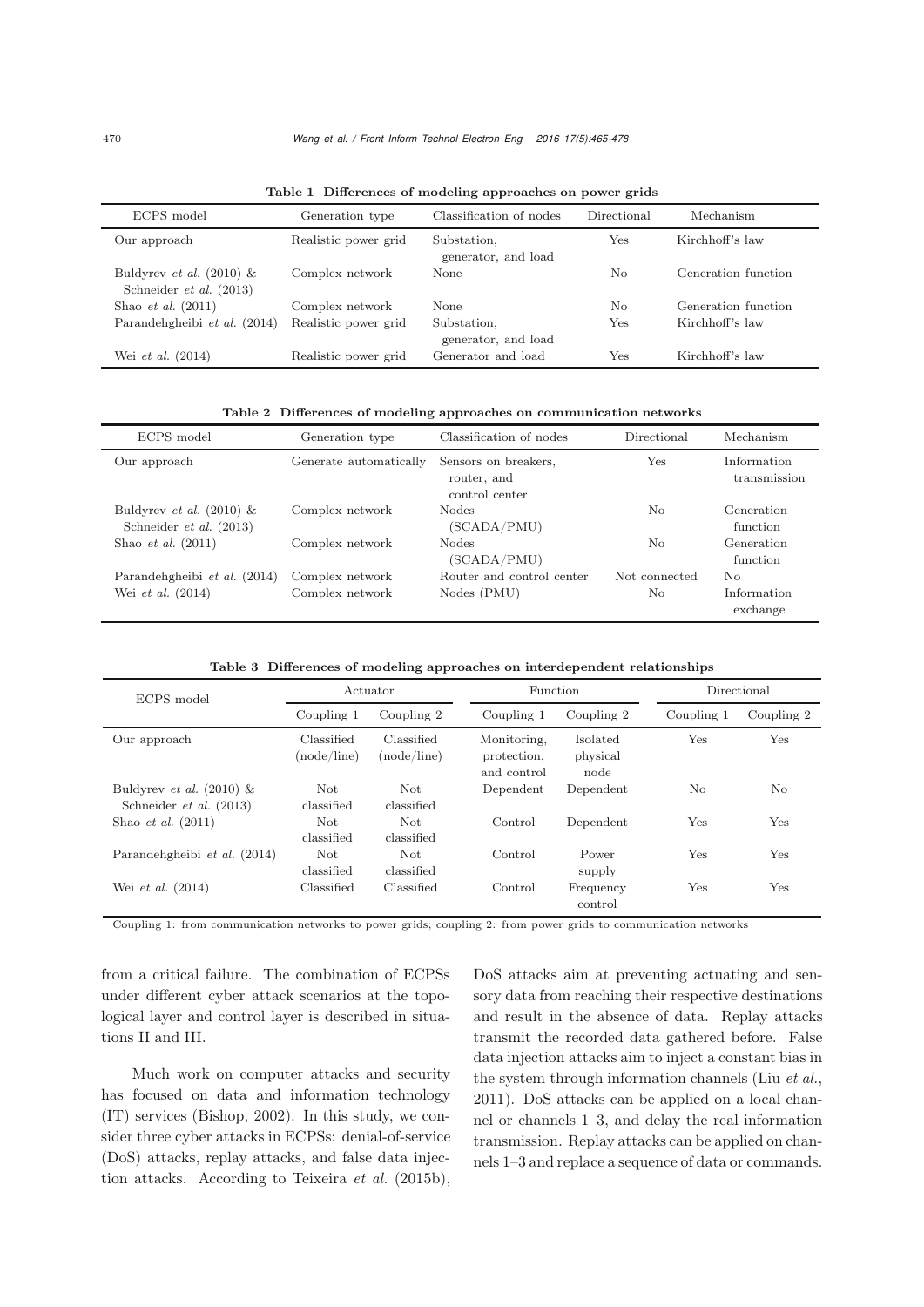False data injection attacks can be applied on a local channel or channels 1 and 2, and thus data can be tampered deliberately, which may do great harm to the system.

Let  $v = (a, b)$  represent the vth line along which power flow goes from node a to node b via edge  $v \in$  $E_{\rm P}$ . First, we make three assumptions for the ECPS model:

 $(A1)$  Each transmission line v has a maximum power capacity limit  $(f_{ab}^{\max})$ ;

(A2) Each generator has a maximum allowed output power;

(A3) The power can be balanced after each control strategy owing to the balance node.

We define three functions to simplify the description.

(1) Function  $\mathbf{F}_v$  is the transforming function that switches off line v, and it is defined from  $\mathbb{R}^{m \times n}$ to  $\mathbb{R}^{m \times n}$  such that

$$
F_v(\boldsymbol{H})(i,j) = \begin{cases} 0, & j = v, \\ H(i,j), & \text{otherwise,} \end{cases}
$$

where  $m, n \in \mathbb{N}_+$  and  $\mathbf{H} \in \mathbb{R}^{m \times n}$ .

(2) Function  $G_v$  is the transforming function that switches off line v, and it is defined from  $\mathbb{R}^{m \times n}$ to  $\mathbb{R}^{m \times n}$  such that

$$
G_v(\boldsymbol{H})(i,j) = \begin{cases} 1, & i = a, j = v, \\ -1, & i = b, j = v, \\ H(i,j), & \text{otherwise,} \end{cases}
$$

where  $m, n \in \mathbb{N}_+$  and  $\mathbf{H} \in \mathbb{R}^{m \times n}$ .

 $(3)$  Function  $h$  is the control strategy function, and it is defined from  $\mathbb{R}^{|V_{\rm P}|}$  to  $\mathbb{R}^{|V_{\rm P}|}$  as

$$
h=[h^{\rm G} \;\; h^{\rm L} \;\; h^{\rm S}],
$$

with  $h_k = [-p_{k\max}, +p_{k\max}]$  being an element of  $h$ , where  $p_{k \max}$  is the maximum power capacity of node  $k \in V_P$  in a power grid, and  $h^G, h^L, h^S$  are the subsets of *h*.

Define the power injected into a node to be positive, and the power outflew a node to be negative.

For a set of generator nodes  $(V_P^G)$ , load nodes  $(V_P^L)$ , and substation nodes  $(V_{\rm P}^{\rm S})$ , we have  $p_k^{\rm G} > 0$ ,  $p_k^{\rm L} < 0$ , and  $p_k^{\rm S} = 0$ , respectively. The maximum capacities may be different owing to the different types of nodes. For generator nodes  $(V_P^G)$ , load nodes  $(V_P^L)$ , and substation nodes  $(V_P^{\rm S})$ , we have  $h_k^{\rm G} \in [-p_{k\max}, +p_{k\max}]$ ,  $h_k^{\text{L}} \in [0, +p_{k\max}]$ , and  $h_k^{\text{S}} = 0$ , respectively.

In this study, function  $\mathbf{F}_v$  is used to represent the change of the topology of power grids after a breaker cuts off a line. Correspondingly, function  $G_v$  is used to represent the change of the topology of power grids after a breaker switches on a line, while function  $h$  is a continuous control vector applied to electrical power nodes.

Based on the aforementioned assumptions and definitions, we apply the load shedding and relay protection control schemes to our designed communication networks. Due to the special relationships brought out by the design, the relay protection control can be controlled by a wide-area control center through channel 3. Similarly, the load shedding policy uses global information to make decisions through channels 1 and 2. Here we formulate three typical control instructions in a process of fault handling based on the DC flow (Eqs. [\(1\)](#page-3-0) and [\(2\)](#page-3-1)). Table 4 shows the relationships among control instructions, commands, information transmission channels, and protection actuators, when a fault occurs (i.e., line  $v = (i, j)$  overloads).

In Table 4, note that in type 1, the breaker uses only local information to make decisions. In this action, there is no information exchanged between the physical and cyber systems. In type 3, however, the action of a breaker to switch on is decided by the control center in the communication network, and the instruction is transmitted through channel 3. In type 2, if the grid is overloaded, it is required to decrease the amount of power at regional loads or generators. The DC power flow will be resolved after every action.

Next, we will describe three situations to show

| Type | Instruction        | Command                            | Actuator           | Channel          |
|------|--------------------|------------------------------------|--------------------|------------------|
|      | Cut off the line   | $\boldsymbol{F}_v(\boldsymbol{A})$ | <b>Breaker</b>     | Local channel    |
|      | Shed loads         | $p = p + h$                        | Generator and load | Channels 1 and 2 |
|      | Switch on the line | $\boldsymbol{F}_v(\boldsymbol{A})$ | <b>Breaker</b>     | Channels 1 and 3 |

Table 4 Three typical control instructions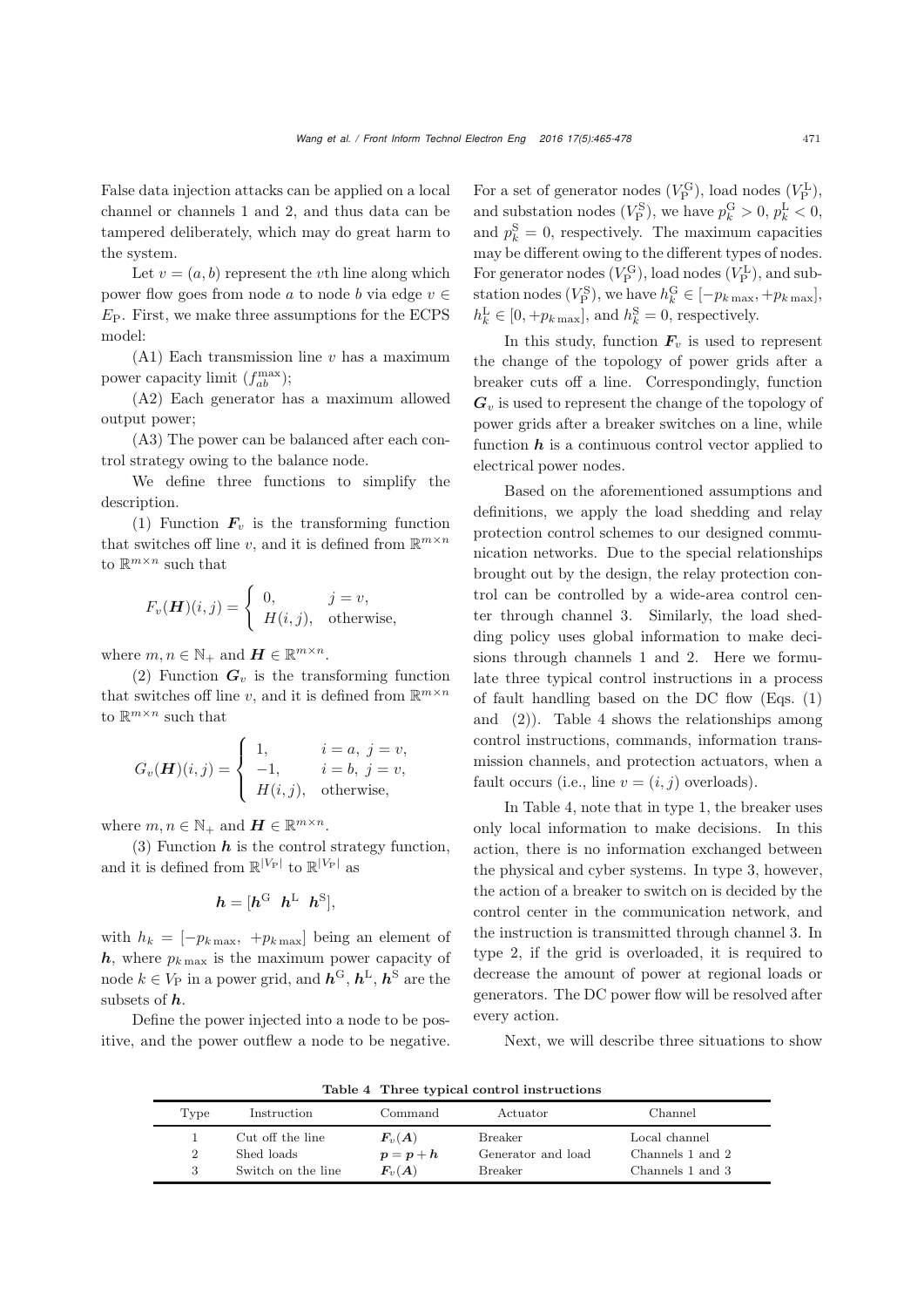how the control strategies are extended to the proposed framework. Consequences caused by the strategies are also discussed. In situations II and III, we focus on several cyber attacks.

## 3.1 Situation I

Background: The vth line  $v = (i, j)$  overloads at discrete time k, which causes  $f_{ij} > f_{ij}^{\max}$ .

Control strategy:

(1) 
$$
A[k+1] = \mathbf{F}_v(A[k]),
$$
  
\n(2)  $\mathbf{h}^G[k+2] = -0.1\mathbf{p}^G[k+1]$   
\nor  $\mathbf{h}^L[k+2] = -0.1\mathbf{p}^L[k+1],$   
\n(3)  $\mathbf{p}[k+3] = \mathbf{p}[k+2] + \mathbf{h}[k+2],$   
\n(4)  $A[k+4] = \mathbf{G}_v(A[k+1]).$ 

Explanation: To understand the control strategy above, we define the following loss function:

$$
J = \sum_{i \in V_{\mathcal{P}}^{\mathcal{G}}} \left| p_i^{\mathcal{G}_{\text{new}}} - p_i^{\mathcal{G}_{\text{old}}}\right| + \lambda \sum_{j \in V_{\mathcal{P}}^{\mathcal{L}}} \left| p_j^{\mathcal{L}_{\text{new}}} - p_j^{\mathcal{L}_{\text{old}}}\right|, (3)
$$

where  $p_i^{\rm G}$  and  $p_j^{\rm L}$  represent the power injections of generator node  $i$  and load node  $j$ , respectively. Note that notations 'old' and 'new' represent the power injections at the corresponding nodes before and after applying the control strategy, respectively. Moreover, define  $\lambda$  as a constant larger than 1 because load shedding is more expensive than generation shift [\(Dobson](#page-13-20) *et al.*, [2001](#page-13-20)).

A complete control procedure can be divided into four steps. In the first step, the breaker finds the fault and cuts off the line immediately by local control. Then in the second step, the fault information is transmitted through channel 1 to the control center. The control center analyzes the information and makes decision. Whether generators or loads should shed loads depends on the minimization of  $J$  caused by this control decision. The parameter 0.1 (in the control strategy in situation I) has been decided in [Wang](#page-13-14) [\(2012](#page-13-14)). In the third step, the instruction is downloaded to the power nodes through channel 2. Lastly, the center controls the line breaker to switch on through channel 3. After the four steps, a process is completed and the power flow redistributes.

#### 3.2 Situation II

Background: The vth line  $v = (i, j)$  overloads at discrete time k, which causes  $f_{ij} > f_{ij}^{\max}$ . At time

 $k + 1$ , two kinds of cyber attacks (DoS attack and replay attack) respectively disturb the information channels of the ECPS. In this study, we assume that during the DoS attack, the grid will continue to use the latest renewed data if no update is recorded. In replay attacks, the channel will use the recorded data at time  $w (w < k)$ .

Attack policy: Tables 5 and 6 show the differences of channels being attacked and the false control commands caused by the DoS attacks and replay attacks, respectively. All processes start when line  $v = (i, j)$  overloads.

Table 5 An ECPS under the DoS attack

| Attack on     | False command                              | Actuator       |
|---------------|--------------------------------------------|----------------|
| Local channel | $(1)'$ $A[k+1] = A[k]$                     | <b>Breaker</b> |
| Channel 1     | $(2)'$ <b>h</b> $[k+2] =$ <b>h</b> $[k+1]$ |                |
| Channel 2     | $(3)'$ <b>p</b> $[k+3] =$                  | Generator      |
|               | $p[k+2]+h[k+1]$                            | and load       |
| Channel 3     | $(4)'$ $A[k+4] = A[k+3]$                   | <b>Breaker</b> |

Table 6 An ECPS under the replay attack

| Attack on | False command                                 | Actuator       |
|-----------|-----------------------------------------------|----------------|
| Channel 1 | $(2)'' h[k+2] = h[w]$                         |                |
| Channel 2 | $(3)'' p[k+3] =$                              | Generator      |
|           | $p[k+2]+h[w]$                                 | and load       |
| Channel 3 | $(4)''$ <b>A</b> [ $k+4$ ] = <b>A</b> [ $w$ ] | <b>Breaker</b> |

Explanation: Tables 5 and 6 list the influenced control commands caused by the attack compared with the complete control strategy in situation I. Each row describes an independent attack. Under each attack, the ECPS will experience the four steps of the control strategy in situation I, while part of the commands may be disturbed due to the attack.

Particularly, for DoS attacks, when line  $v =$  $(i, j)$  overloads, if the attack occurs on the local control, the breaker remains switched on. If the attack prevents the fault information from being uploaded to the control (channel 2), the control center will not receive the warning and do nothing for the power system. The actuators will not act due to the attack on channels 2 and 3. All these false commands can lead to a large-scale cascading failure. Similarly, for replay attacks in the same scenario, the attack can be launched on channels 1–3.

In our analyses, we combine attacks with the control of ECPSs. Note that whether the two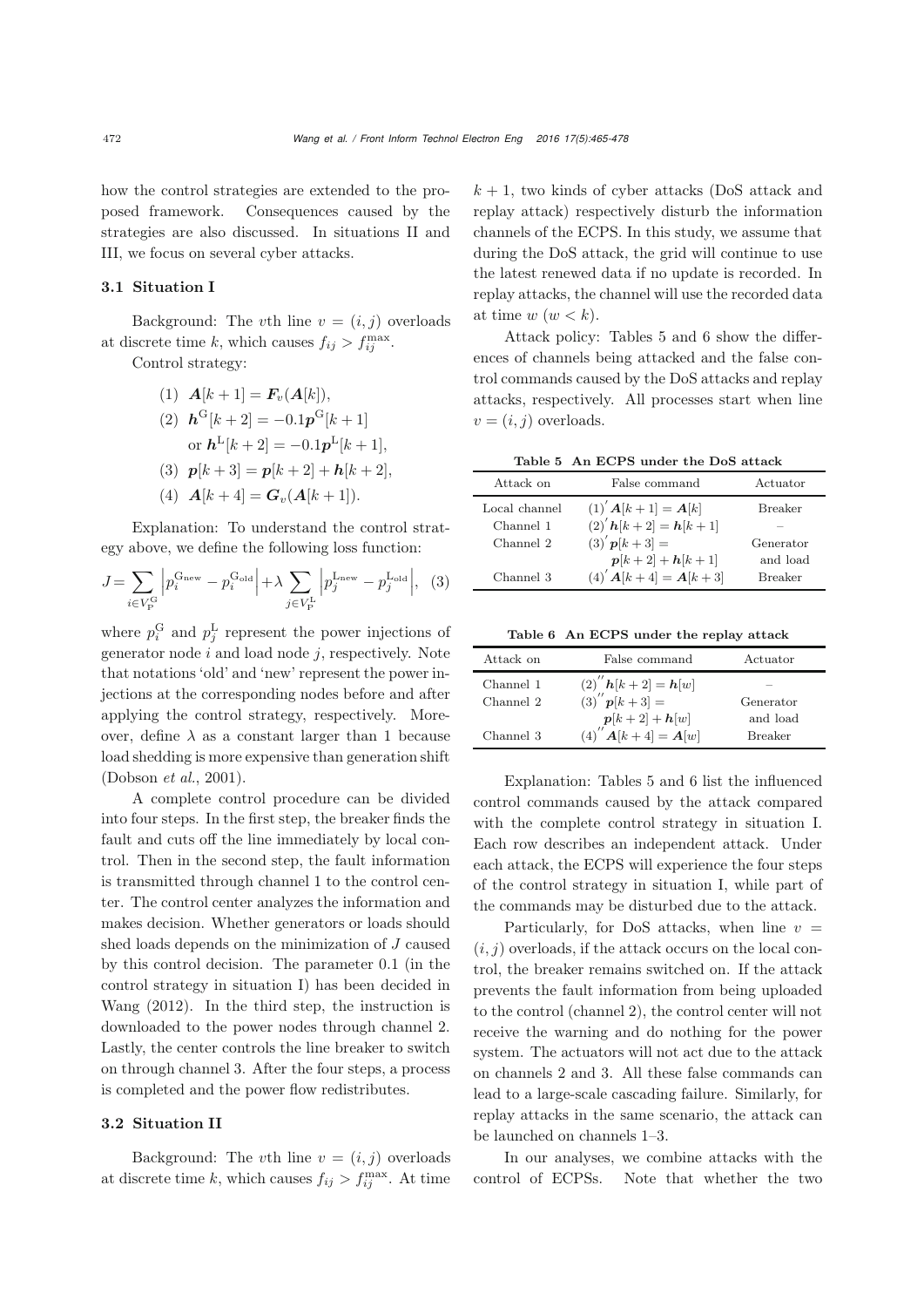aforementioned attacks can cause cascading failures in ECPSs or not depends on the control strategy. However, if the control strategies at times  $w$  and  $k+1$  are the same, then the consequences of the two attacks on channels 1 and 2 will be the same.

# 3.3 Situation III

Background: At time  $k$ , the ECPS operates normally. At time  $k + 1$ , the false data injection attack [\(Teixeira](#page-13-17) *et al.*, [2015b\)](#page-13-17) will disturb the information channels of the ECPS. The purpose is to make the *v*th line  $v = (i, j)$  overload, which causes  $f_{ij} > f_{ij}^{\max}$ .

Attack policy: Table 7 shows the differences of channels being attacked and the false control commands caused by the injection attack ( $h^{\text{active}}$  represents the deliberately injected constant bias).

Table 7 An ECPS under the false data injection attack

| Attack on     | False command                      | Actuator  |
|---------------|------------------------------------|-----------|
| Local channel | $(1)'' A[k+1] = F_v(A[k])$         | Breaker   |
| Channel 1     | $(2)'' h[k+2] = h^{\text{active}}$ |           |
| Channel 2     | $(3)'' p[k+3] =$                   | Generator |
|               | $p[k+2]+h^{\text{active}}$         | and load  |

Explanation: Table 7 lists the influenced control commands caused by the injection attack compared with the complete control strategy in situation I.

Note that for replay attacks on channels 1–3, the recorded data at time  $w$  injected to the ECPS may not solve the current fault but may mitigate or worsen the situation. However, attackers do not know the degree of influence. As for attackers who apply the replay attacks, they have limited resources of the framework for ECPSs, so the time  $w$  is chosen randomly or based on the eavesdropping equipment. Here, we discuss two situations:

1. If at time w, the power system operates at an optimal state, then there is no need to apply any control measure. Thus,  $h[w] = 0$ . Compared with the control strategy in situation I (step  $(2)$ ), replay attacks can worsen the situation by 10% of control measure.

2. If at time w, the power system needs to shed off 10% of the generations (or demands) so that the system can move to an optimal state, then  $h[w] =$  $-0.1p^{G}[w-1]$  (or  $h[w] = -0.1p^{D}[w-1]$ ). Compared with the control strategy in situation I (step  $(2)$ ),

replay attacks can mitigate the situation.

So, it can be seen that replay attacks can disturb the system only by probability. As for false data injection attacks,  $h^{\text{active}}$  can be carefully designed with a 'desired' consequence. Attackers know the framework for ECPSs, so they can inject false data to the information channels to disturb the normal operations of ECPSs. Attackers can worsen the situation by 50% or more of the control measure by tampering  $h^{\text{active}}$ . If an attacker wants to imply a fearful attack through replay attacks, he/she needs to acquire more information about the system, which increases the difficulty of attack. In other words, the false data injection attack can cause a larger-scale failure easily.

# 4 Mechanism of cascading failure propagation

In this section, we describe the mechanism of cascading failure propagation based on our framework for ECPSs. The control scheme and cyber security detection introduced in Section 3 are included in the propagation. An initial outage of a physical component changes the balance of the power flow distribution over the grid and causes a redistribution of the power flow over the network. This dynamic response of the system due to the triggering event might overload other parts in the physical network and change the current control policies in the control center in the communication network. In case of isolating in power grids, the relevant routers in communication networks will be useless, which in turn disturbs the decision. Cascading failures in ECPSs continue until no more components are overloaded and the system is stable.

Generally, the process of cascading failure propagation in ECPSs will be divided into four categories: (1) cascading failure propagation in physical power systems; (2) cascading failure propagation in cyber communication networks; (3) influence of communication networks on power grids; (4) influence of power grids on communication networks.

The mechanism of cascading failure propagation in a single physical or cyber system (categories (1) and (2)) has been studied for many years. In physical power systems, one fault in the grid will cause power flows to redistribute based on Kirchhoff's laws. The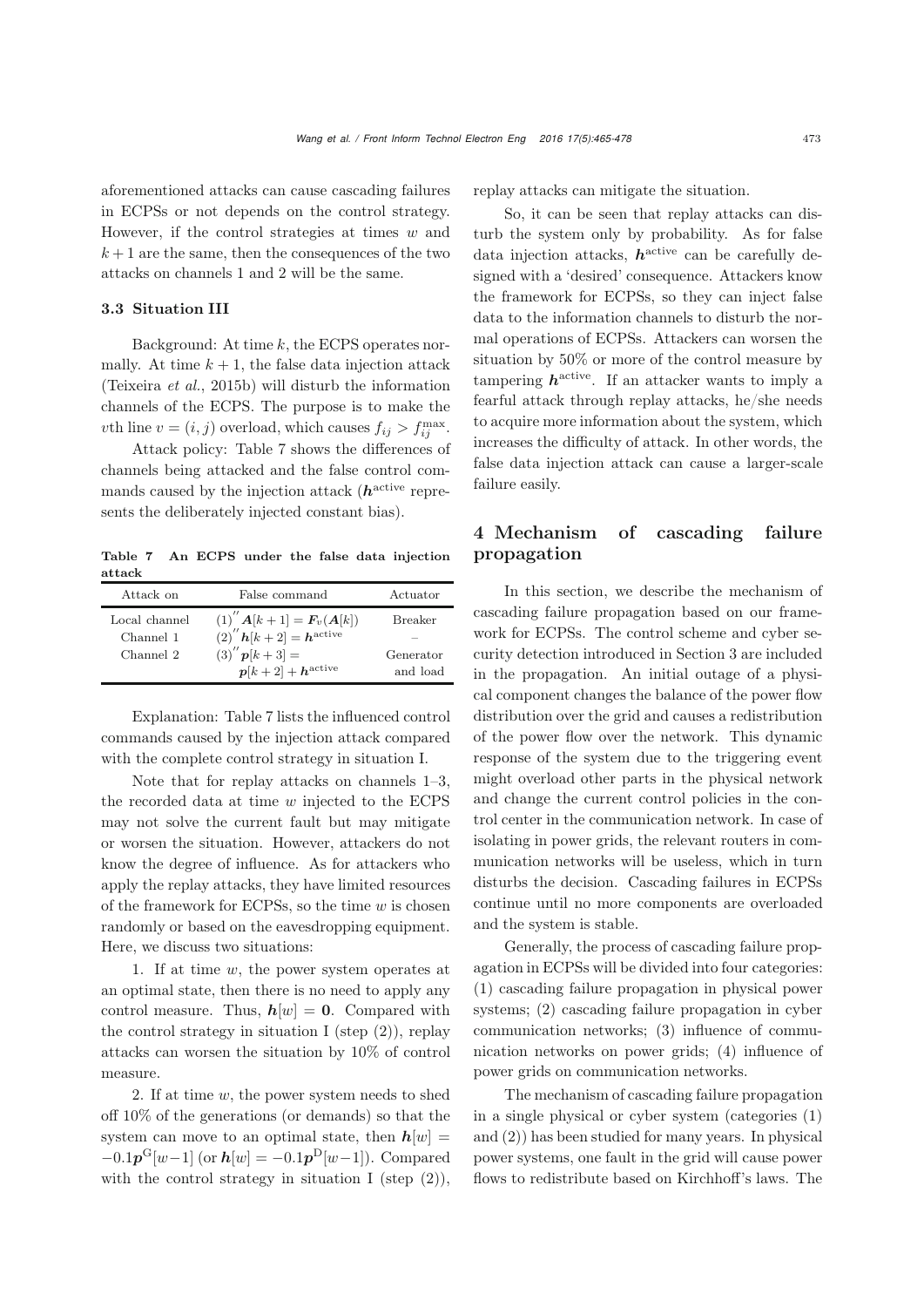redistribution of power flows may cause other lines or nodes to be overloaded. The process will not stop until the power flow in each line is under a safe range [\(Baldick](#page-13-21) *et al.*, [2008](#page-13-21)). In cyber communication networks, similar failure propagation will be caused by packet loss, network delay, and service failures [\(Chakrabarti and Manimaran](#page-13-22), [2002\)](#page-13-22).

In this study, we aim to solve categories (3) and (4). The influence of communication networks on power grids reflects on extra power injection injected to the generators or loads through channel 2 by control strategies. Recent research has focused mainly on analyzing the stabilization of a system under one single fault or an attack. We try to use current simple strategies to study the stabilization of the system under a series of cascading failures.

In Fig. 1, if channel 1 is broken, the control center cannot receive the failure data and thus can do nothing to mitigate the cascading failures in power grids. If channel 2 or channel 3 is broken, the control commands cannot be downloaded to the actuators as well. Moreover, if several channels are broken, the control center can receive only part of the information, and the strategies will not be proper for the whole system and may worsen the situation. In turn, the faults in power grids may let breakers cut off the lines, which leads to several nodes being disconnected in entirety. The loss of several nodes and lines means the loss of relevant information transmission. The channels among these nodes and lines become useless. In this way, the cascading failures propagate through ECPSs.

Assume that the information channels have only two states: normal and abnormal. When a channel is abnormal, it means that the information cannot be transmitted through the channel. The cascading failure propagation procedure in ECPSs begins from a base load flow and follows the steps below:

(a) At time  $k$ , randomly select a transmission line  $v = (i, j)$  as the initial triggering event,  $f_{ij}$  $f_{ij}^{\max}$ .

(b) At time  $k + 1$ , examine a breaker's local control channel.

(b-1) If it is normal, trip the selected line,  $A[k+1] = F_v(A[k])$ . Search for isolated components, if has, and update the graph topology,  $G_{\rm C}^{\rm update} = (V_{\rm C}^{\rm update}, E_{\rm C}^{\rm update}).$ 

(b-2) If it is abnormal, no action,  $A[k+1] =$ 

 $\boldsymbol{A}[k]$ .

(c) At time  $k + 2$ , examine channel 1.

(c-1) If it is normal, upload fault information to the control center, and make decision  $h[k+2]$ .

(c-2) If it is abnormal, no fault information is uploaded,  $h[k + 2] = h[k + 1]$ .

(d) At time  $k + 3$ , examine channel 2.

(d-1) If it is normal, download control instructions to the nodes,  $p[k+3] = p[k+2] + h[k+2]$ .

(d-2) If it is abnormal, no control instructions are downloaded,  $p[k+3] = p[k+2]$ .

(e) At time  $k + 4$ , examine channel 3.

(e-1) If it is normal, download control instructions to the breakers,  $A[k+4] = G_v(A[k+3]).$ 

(e-2) If it is abnormal, no control instructions are downloaded,  $\mathbf{A}[k+4] = \mathbf{A}[k+3]$ .

(f) At time  $k+5$ , redistribute the power flow by Eqs. (1) and (2).

(f-1) If there exists  $i, j \in V_P$  such that  $f_{ij} >$  $f_{ij}^{\text{max}}$ , then go back to step (b).

(f-2) If for every  $i, j \in V_{\rm P}$  there is  $f_{ij} \leq f_{ij}^{\max}$ , then go to step (g).

(g) Stop the procedure, record the loss, and evaluate the fault scale.

In the procedure, steps  $(b-2)$ ,  $(c-1)$ ,  $(d-1)$ , and (e-1) reflect the cyber attacks on the ECPS (see Section 3 for details). As for the situation where cascading failures in ECPSs are triggered by a cyber attack, it still follows the above steps but the procedure begins at step  $(b-2)$ ,  $(c-1)$ ,  $(d-1)$ , or  $(e-1)$  according to different cyber attacks.

The procedure has the following advantages. First, the proposed procedure can reflect the failure propagation of coupled networks (ECPSs). We can see the evolutionary process of how the communication network influences the power system, and vice versa. Second, adding intelligent control strategies to the mechanism of cascading failure propagation makes the analysis more complex but practical. Last, we visualize the interdependency of ECPSs by different information channels and firstly combine the cyber attacks with the analyzing mechanism.

Here we introduce an evaluation criterion for cascading failures. The fraction of nodes  $(\delta)$  represents the ratio of the rest of the connected nodes after the cascading failure occurs to the whole number of the nodes in the power grid:

$$
\delta = |V_{\rm P}|^{\text{final}} / |V_{\rm P}|. \tag{4}
$$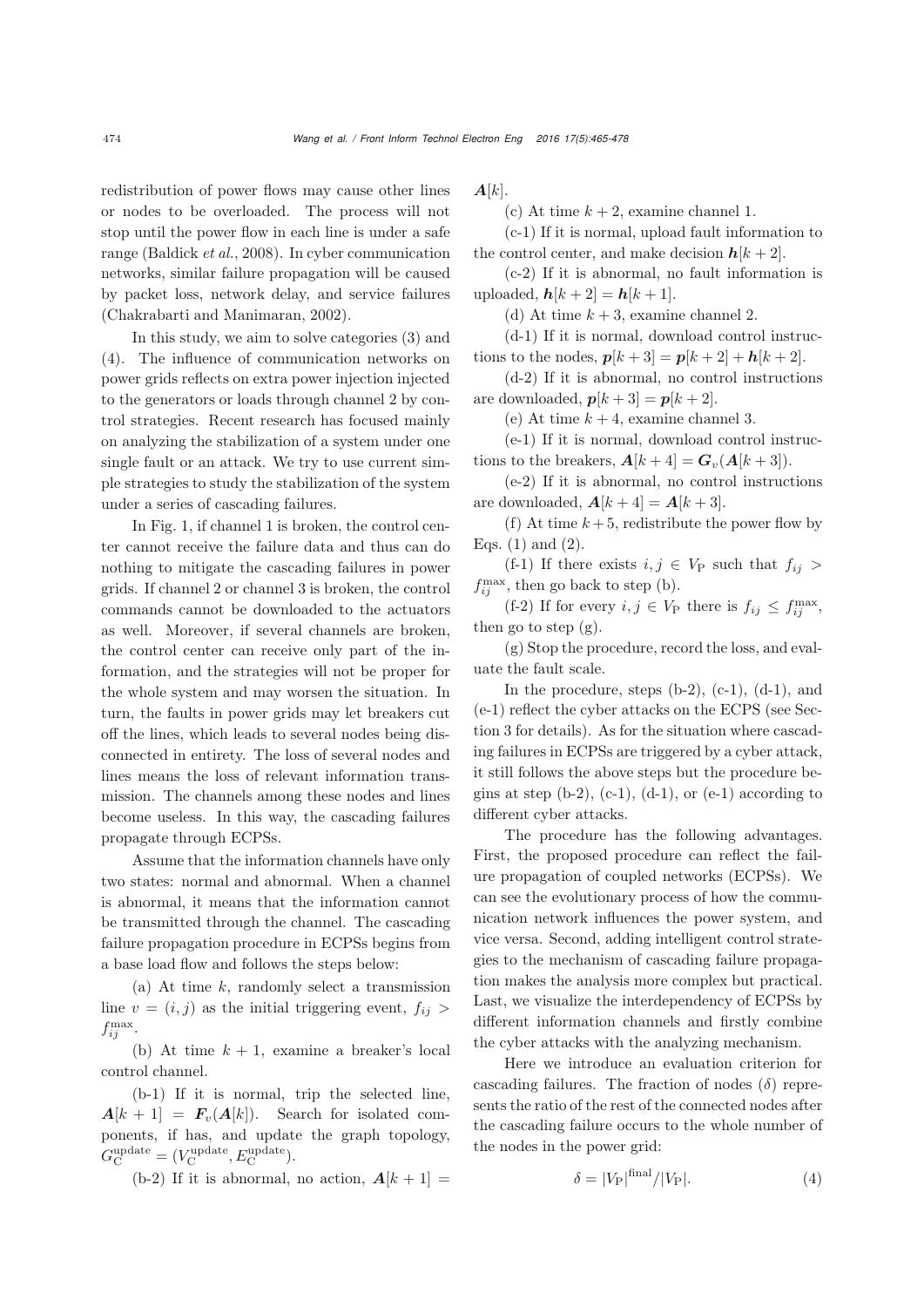The system has been demonstrated to have better robustness with the value of  $\delta$  close to 1 (Koc *[et al.](#page-13-23)*, [2014](#page-13-23)).

# 5 Numerical examples and simulation results

In this section, we analyze the cascading failure and the performance of load shedding and relay protection control policies through MAT-LAB simulations. Our proposed framework of ECPSs has portability. Given a power grid, we can generate the relevant communication network and the relationship between two networks to analytically and numerically analyze the mechanism of cascading failures. In general, the IEEE 9-, 14-, 30-, and 39-bus systems are used to simulate physical power grids in the simulations (http://www.ee.washington.edu/research/pstca/), and the communication networks are designed according to Section 2. The IEEE 39-bus system is used to analyze the performance of ECPSs under cyber attacks owing to the large scale of nodes. The only difference is that in the 30- and 39-bus systems, we partition the power grid into three regions [\(Pasqualetti](#page-13-24) *et al.*, [2013](#page-13-24)), so that the control scheme and attack policy are distributed. Here we present the ECPS with the 39-bus power grid, while the others can be done in a similar way. Fig. 3 shows the partition of the IEEE 39-bus system. Note that regions 1–3 are still physically connected by transmission lines. Fig. 4 shows the macroscopic ECPS model of the IEEE 39-bus system. We abstract the physical connection through regions into one line. Each region is monitored and operated by a control center. These control centers cooperate to estimate the state and to assess the functionality of the whole ECPS. Regional control centers are interconnected through a dedicated optical network (as illustrated in Section 3).

#### 5.1 Experiment settings

In the simulations, we used MATLAB to calculate the DC power flow and simulate the performance of ECPSs under cascading failures in the proposed framework.

Simulation I was conducted to analyze mainly the performance of ECPSs with an initial overload



Fig. 3 Partition of the IEEE 39-bus system



Fig. 4 ECPS of the IEEE 39-bus system. Dashed lines: channel 1 (e.g., C-(1)); dotted lines: channel 2 (e.g.,  $C-(2)$ ); bold dashed lines: channel 3 (e.g.,  $C$ -(3)). Arrows represent the directions of information flows

on a power line (Section 3.1, situation I), while simulation II focuses on the performance of ECPSs under cyber attacks (Sections 3.2 and 3.3, situations II and III). Due to the fact that the IEEE database does not provide the capacity of the lines in these power grids, we refer to the similar concept of tolerance parameter  $(\alpha)$  in Ko<sub>c</sub> *[et al.](#page-13-23)* [\(2014\)](#page-13-23) to reflect the relationship between maximum capacity of a line and its base load. The authors showed that the system had a typical robustness when  $\alpha$  ranged from 1.5 to 2.0, which means power flows in all the transmission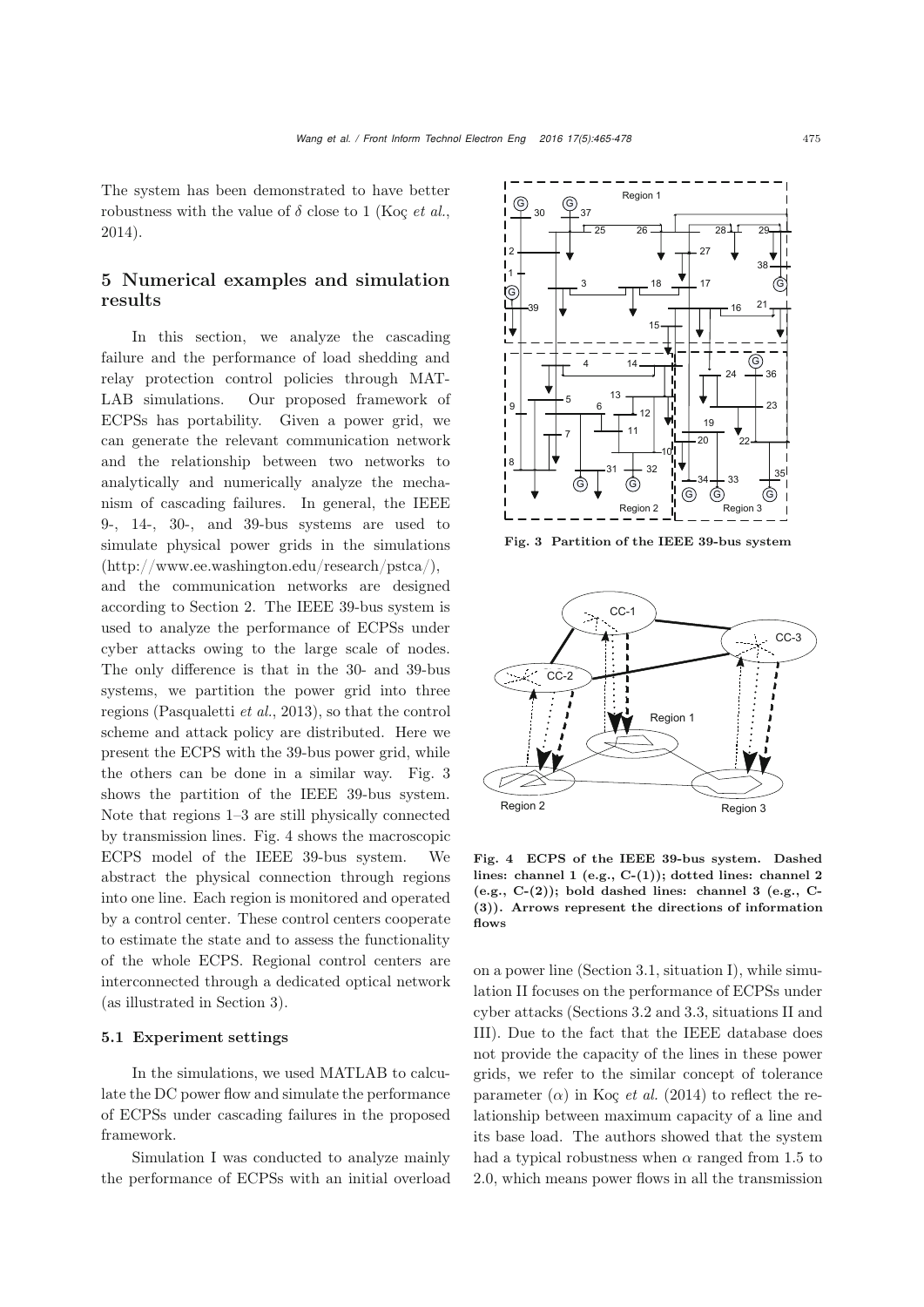lines were within 50%–67% of the capacity. In this study, we conducted the simulation with  $\alpha = 1.6$ .

## 5.2 Simulation results

In simulation I, according to situation I, we randomly selected a transmission line  $v = (i, j)$  as the initial triggering event  $(k = 0)$ . The control strategy in situation I (Section 3.1) was applied at time  $k = 1$ , and the ECPS experienced the cascading failure propagation procedure  $(a)$ – $(g)$ . We focused on the number of the rest of nodes after cascading propagation. A comparison simulation was made to reflect the cascading failures in a simple physical power system in the same situation with the difference of  $h = 0$  during the whole process. Except the swing node and the line connected to the node, the remaining transmission lines in each system were numbered, respectively. Figs. 5–8 show the scale of cascading failures in the 9-, 14-, 30-, and 39-bus power systems and ECPSs, respectively. It can be verified that without cyber attacks, ECPSs have higher robustness than power systems owing to the real-time control strategy. Note that in Fig. 8, lines 36–45 are all connected to generators, so cutting off the line equals to cutting off the node. The current control strategy is more effective for generator nodes than load nodes reflected in the figure with a higher difference in  $\delta$ . Figs. 5–7 illustrate the same conclusions as Fig. 8.

By analyzing the topology of each system, it can be seen that the 9- and 14-bus systems represent typical distribution grids, while the 30- and 39 bus systems represent different transmission grids. Our proposed framework has portability and can reflect the characteristics of electrical power flows at the [same](#page-13-26) [time.](#page-13-26) [In](#page-13-26) [Huang](#page-13-25) *et al.* [\(2015\)](#page-13-25) and Zhao *et al.* [\(2015\)](#page-13-26), power grids of Guangdong Province in China were used to design the framework of security operation by acquiring the topology of the Guangdong Communication Network and do the same work again when the situation was changed. The process is of [heavy](#page-13-5) [work](#page-13-5) [and](#page-13-5) [time-consuming.](#page-13-5) [In](#page-13-5) Buldyrev *et al.* [\(2010\)](#page-13-5) and [Parshani](#page-13-12) *et al.* [\(2010](#page-13-12)), the modeling of ECPSs with the theory of complex network was too general to capture the characteristics of power systems.

In simulation II, ECPSs under cyber attacks were analyzed with the 39-bus system. Except the



Fig. 5 The scale of cascading failures in the IEEE 9-bus system



Fig. 6 The scale of cascading failures in the IEEE 14-bus system



Fig. 7 The scale of cascading failures in the IEEE 30-bus system

swing node 31 and the line (31, 6) connected to the node, the remaining 45 transmission lines in the system were numbered from 1 to 45. According to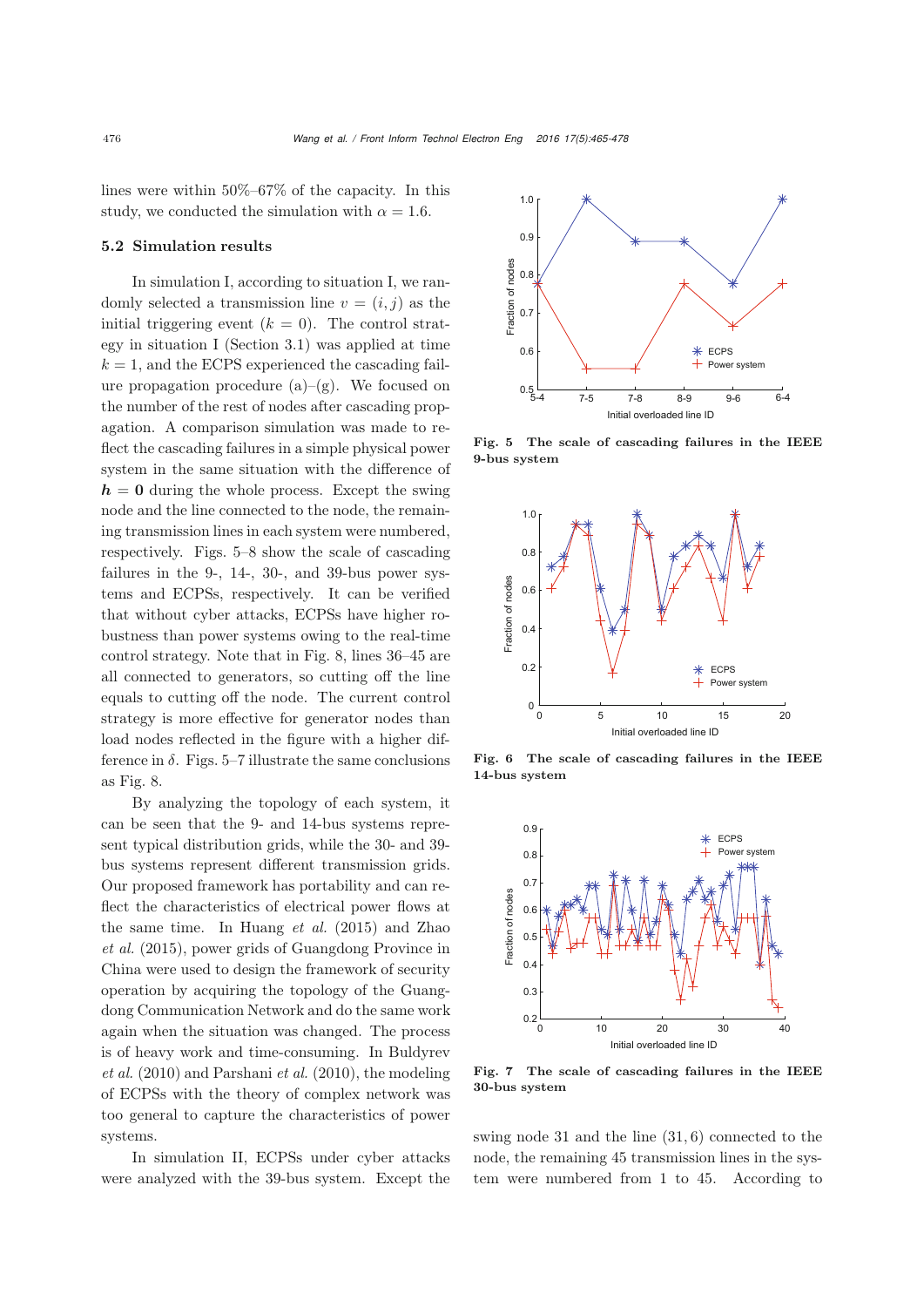situations II and III, we assumed that a DoS attack occurred at time  $k = 1$  after an initial fault. As for false data injection attacks, we simulated the consequences of attacks occurring in region  $i$   $(i = 1, 2, 3)$ with  $h_i = 0.2p_i$ . The influenced control strategies are as shown in Tables 2 and 4. The system still experienced the procedure  $(a)$ – $(g)$ . It is seen that ECPSs under DoS attacks may lead to a severe failure. As for replay attacks, the situation was influenced by the control policy at time  $w$ . The value of  $h[w]$  changed as the scale of the cascading failure varied, which was similar to situation III in which



Fig. 8 The scale of cascading failures in the IEEE 39-bus system

a system is under false data attacks, since both of the attacks aim at modifying the values of  $h$  by  $h[w]$ and  $h^{\text{active}}$ . So, in Fig. 9, the performance of replay attacks is not displayed. Fig. 9 also shows the data of the system without attacks as reference (marked as stars).

# 6 Conclusions and future work

We have established a new framework for ECPSs where a communication network and its relationship are designed by the characteristics of a given power grid. In particular, we have characterized the interdependency of connected networks based on different types of information channels. Control strategies such as load shedding and relay protection, and attack scenarios have also been applied to the designed communication networks for analyzing cascading failure propagation. In the future, we will focus on fault detection and distributed control of ECPSs under cyber attacks based on the proposed framework for ECPSs. Also, there is need to investigate methods for detecting cyber attacks and redesigning control schemes to protect the whole system.



Fig. 9 The scale of cascading failures under attacks in the IEEE 39-bus system